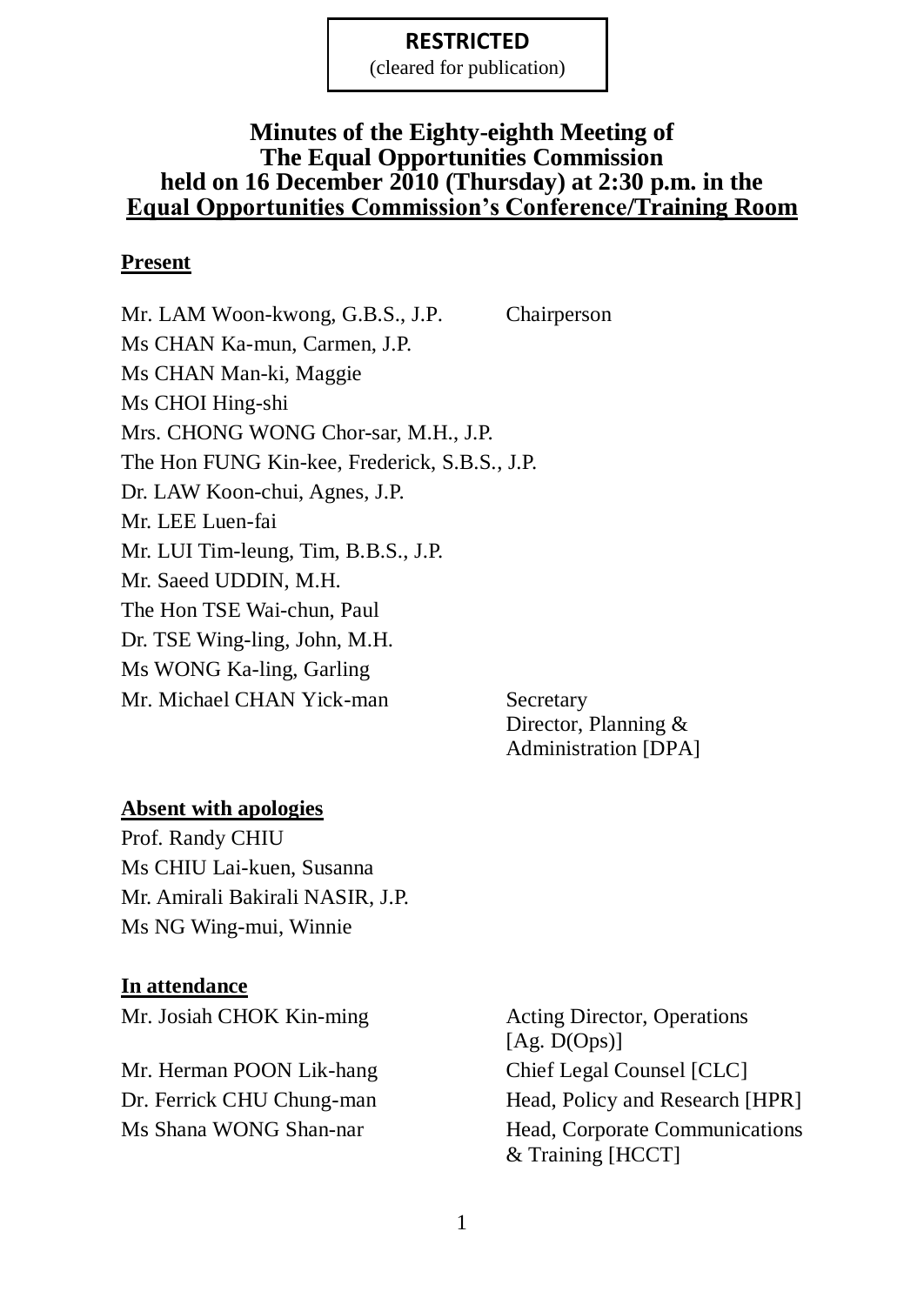(cleared for publication)

Miss Kerrie TENG Yee-san Accountant [ACCT] Ms Margaret WU Su-ka Senior Equal Opportunities

Officer (Compliance) [SEOO(C)] Miss Gloria YU Wai-ling Senior Equal Opportunities Officer, Administration & Personnel [SAP]

# **I. Introduction**

1. The Chairperson (C/EOC) welcomed all Commission Members (Members) to the 88<sup>th</sup> Meeting. Apologies for absence were received from Prof. Randy CHIU, Ms CHIU Lai-kuen, Susanna, Mr. Amirali Bakirali NASIR, J.P. and Ms Winnie NG due to sickness/clash of meetings/out of town/other business engagements. The Hon Frederick FUNG and The Hon Paul TSE also informed that they might join the meeting later due to other engagements.

2. C/EOC said that a press briefing would be held after the meeting to brief on major items discussed in this meeting.

**II. Confirmation of Minutes** (Agenda Item No. 1)

3. The Minutes of the  $87<sup>th</sup>$  Meeting held on 16 September 2010 issued to Members on 8 October 2010 were confirmed without amendment.

**III. Matters Arising** (Agenda Item No. 2)

# **Wheelchair Athletes' Participation in 2011 Marathon**

4. Members were informed at the  $84<sup>th</sup>$  meeting that the EOC office would suggest (and had subsequently done so) to the HK Athletic Association (the Association) to add a category of athletics using wheelchairs in the next marathon, for the purposes of inclusion.

5. HPR reported that in the past few months, the EOC had close liaison with the event organizer and had attended meetings in which representatives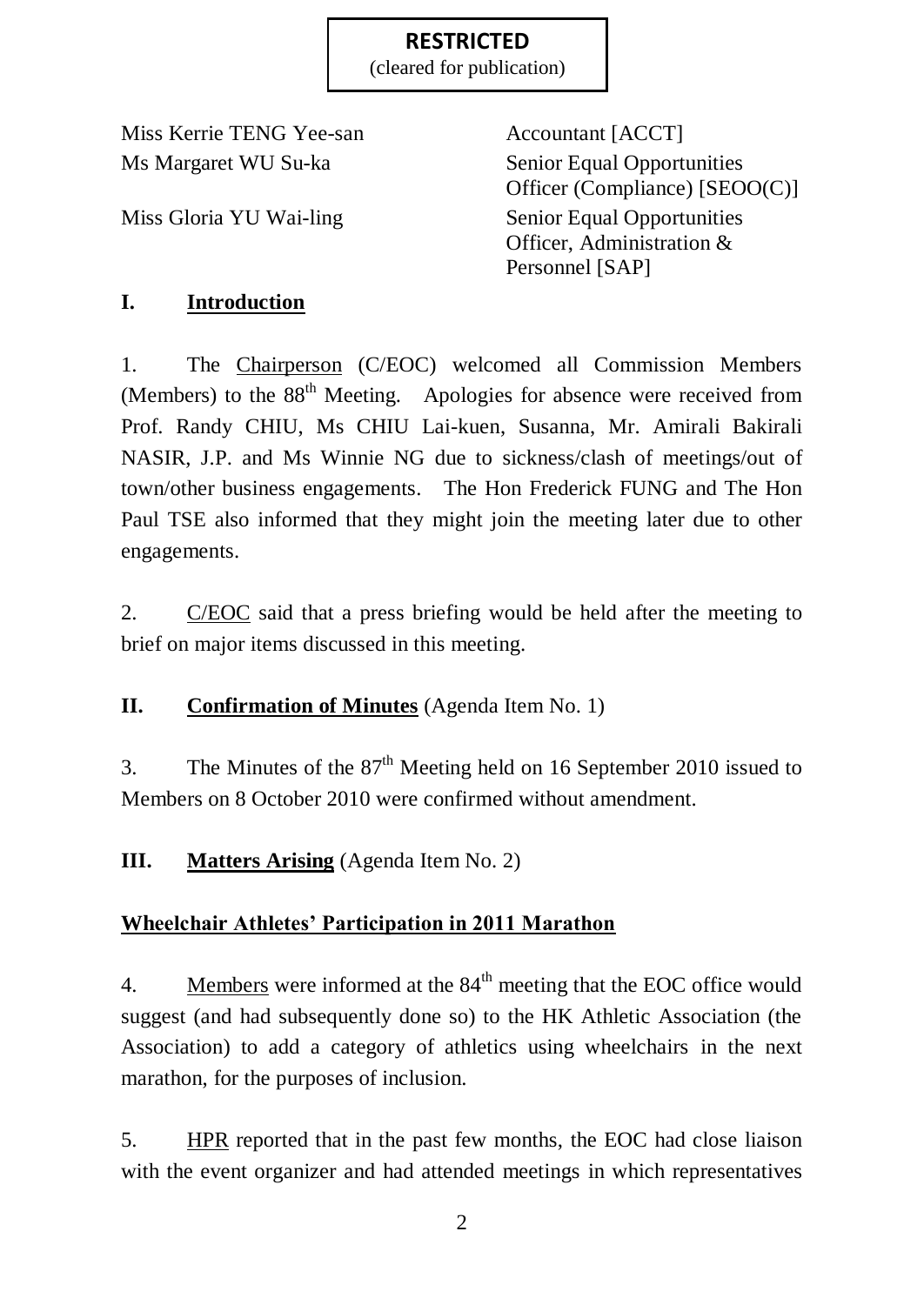(cleared for publication)

from various government departments, including the Police, Transport Department and Leisure and Cultural Services Department, and the Hong Kong Sports Association for the Physically Disabled were present to consider the possibility of adding a category of athletics using wheelchairs in the 2011 Marathon. All meeting participants were supportive and very helpful on the subject but the main concern was the safety of the race track, which was very steep in certain parts. After consulting paralimpic experts from Japan, the organizer had recently announced the launch of the 10km Wheelchair Race in the Marathon 2011 to be open to all experienced wheelchair athletes. Nevertheless, Members were informed that so far the response to this new category of race was not encouraging.

*(Ms Carmen CHAN, Dr. Agnes LAW, The Hon Paul TSE and The Hon Frederick FUNG joined the meeting respectively at this juncture.)*

6. Members deliberated on the subject and in general welcomed the addition of this race category though it was understood that the race might be too short for some professional athletes in this sector. Furthermore, as only experienced athletes could enter the Race, the number of entries could be restricted. However, taking into account safety and other considerations in this first try, the 10km Wheelchair Race was supported as a first step and having had experience in organizing this category of race, the organizer could consider lowering the entry criteria for the race in future. Hopefully in time, it could be extended to a full scale (42km) wheelchair marathon race. Members' views would be reflected to the organizer. The EOC would keep this subject in view and provide input to the organizer as necessary.

### **Progress on Cost Recovery on an EOC Defended Case**

7. At the  $86<sup>th</sup>$  (Special) meeting, EOC's auditors advised the need to monitor the cost recovery of an EOC defended case concerning a former EOC employee in which the EOC had incurred substantial legal fees.

8. CLC reported that the court had awarded costs to the EOC in this case.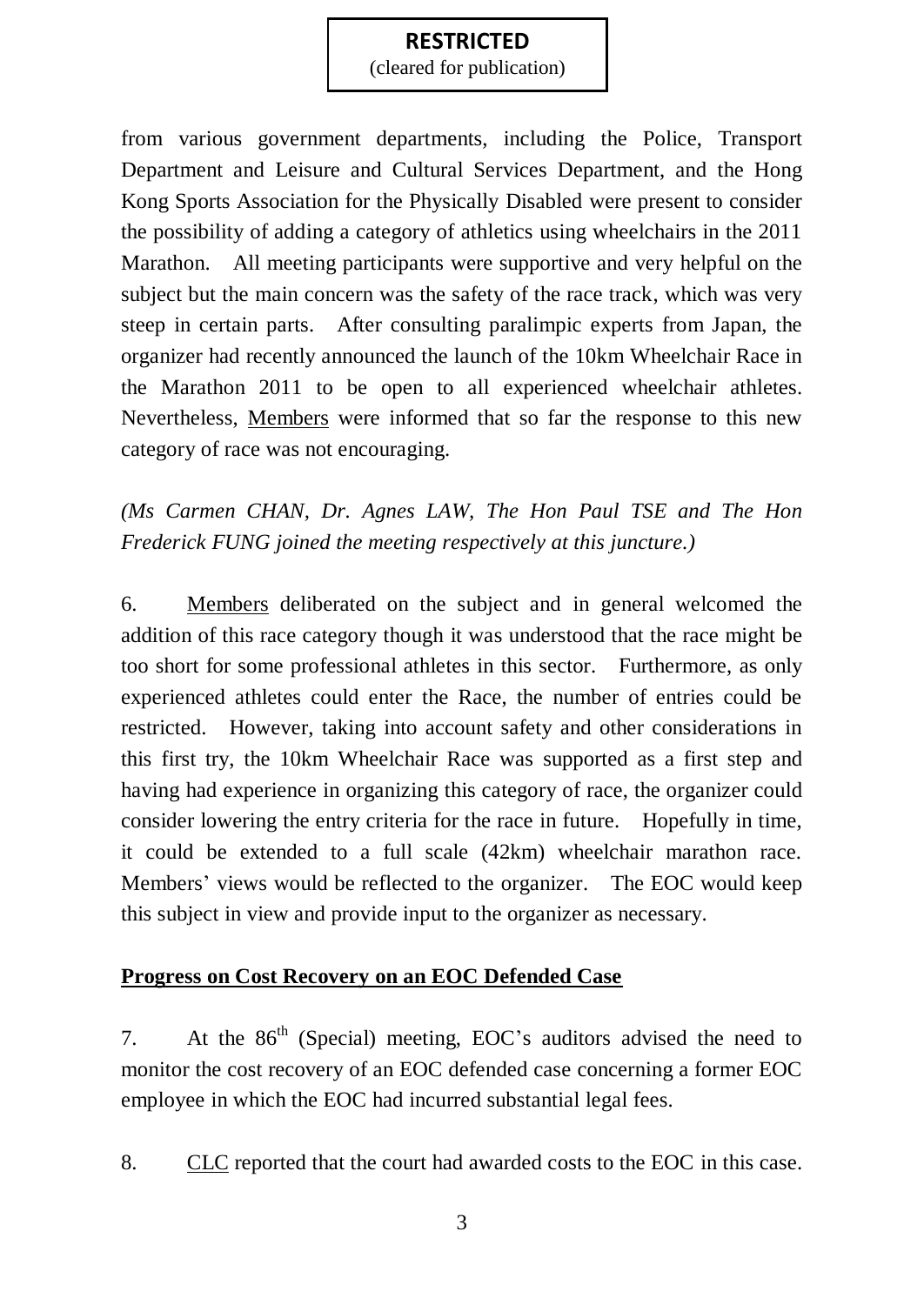(cleared for publication)

However, the former employee was applying for legal aid to appeal against the costs order. Members noted that the total legal fee for the case was \$10.89M and the preliminary estimation of the possible recovery was around 40-50% of the fee. CLC explained that the difference was due to the lower District Court taxation scale compared to the actual legal costs incurred.

9. In response to questions raised by The Hon Paul TSE, CLC said that the hourly rate of the main lawyers working on the case was \$2600 in 1999, which was gradually increased to \$6000 at present. On the grounds for appeal against the costs order, the EOC had yet to receive related documents. For the \$0.45M already recovered from the former employee, it was paid as security for costs for the EOC out of a total of \$1M taxed costs awarded to the EOC in the previous proceedings.

10. The Hon Paul TSE and Ms Maggie CHAN opined that the EOC should immediately demand payment of awarded costs plus interest from the former employee now, and proceed with bankruptcy proceedings if required. They also expressed concern regarding the hourly rates charged by EOC's lawyers.

11. Ms Maggie CHAN suggested the EOC office to review the case, search for any relevant documents or agreement on charges by the lawyers and see if there was any possibility of recouping legal fees unreasonably paid. The Hon Frederick FUNG echoed that a review of the history and developments, the decision on hiring a particular legal firm for this case and the charging rate would be useful for future improvements. A review on future lawyer selection and retainer fee mechanisms in EOC assisted cases might also be warranted.

12. In response to a question raised by Mr. Tim LUI, CLC said that the EOC office had taken out an insurance policy a few years ago indemnifying it from legal cost and claims arising from similar cases. Mr. LEE Luen-fai agreed that a review of this case should be conducted for continuous improvement. On the selection of lawyers, he opined that apart from costs, the chances for winning the case should also be one of the criteria for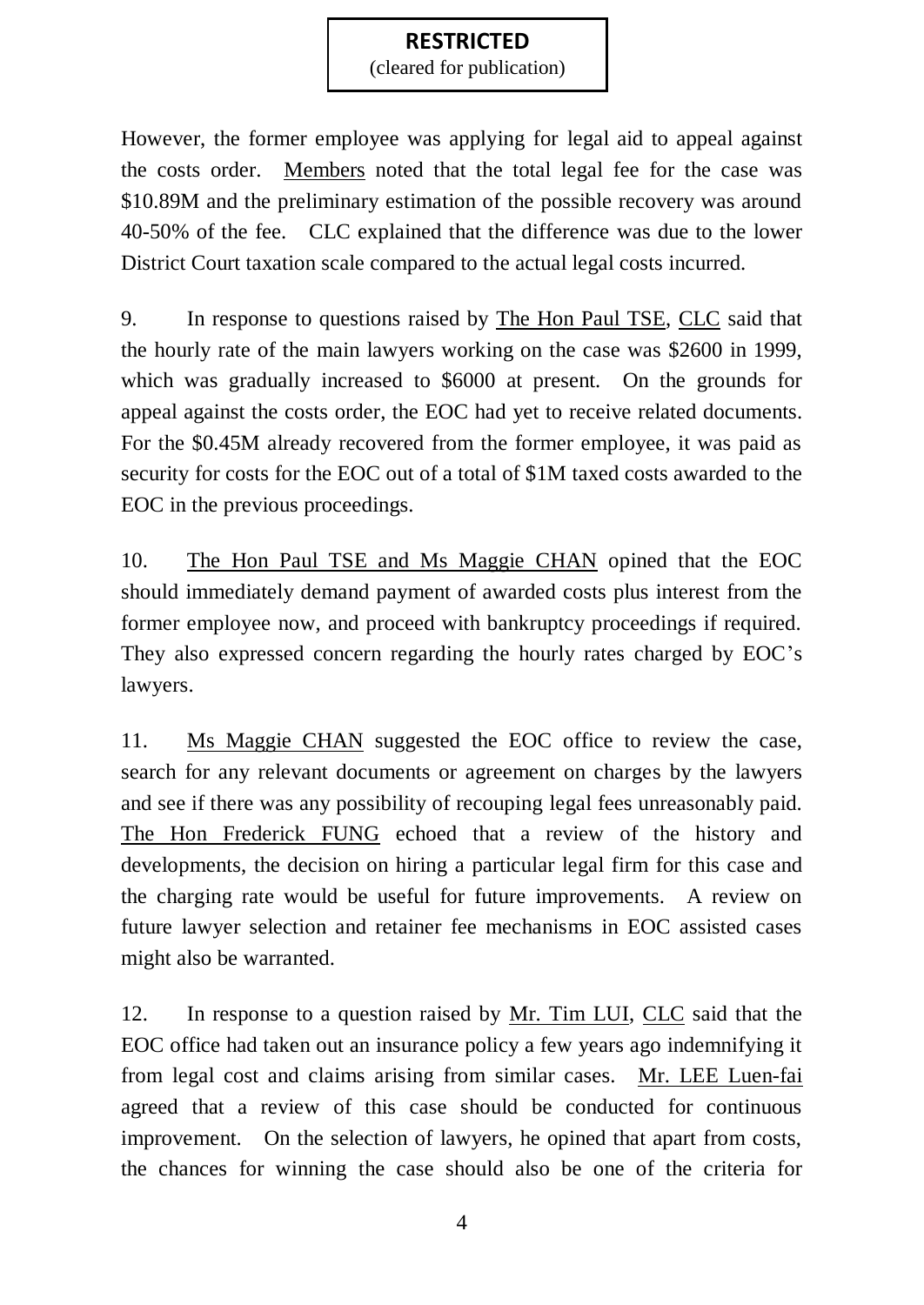(cleared for publication)

consideration.

13. C/EOC agreed that a detailed review on this case would be done, for the purpose of future improvement. A paper would be submitted to the Board at the next meeting.

# **Progress on the Follow-up Actions of the Report on Formal Investigation on Accessibility in Certain Publicly Accessible Premises**

14. C/EOC reported that since the release of the Report on Formal Investigation on Accessibility in Certain Publicly Accessible Premises (FI Report) in June, the Government has provided an official reply to the EOC on 6 December 2010 detailing its programme of improvement. Members noted that the Government had drawn up an extensive retrofitting programme concerning 3900 premises and facilities. It has also pledged that it would complete 3306 (85%) retrofitting programmes by 30 June 2012 and follow up on other improvements by stages aimed for completion within 7 to 8 years. Bureaus and departments would appoint Access Co-ordinators to co-ordinate and monitor the improvement programmes within the bureau or department. An Access Manager would be appointed for each government venue to ensure the provision of appropriate barrier-free facilities. Names, titles and contact numbers of Access Co-ordinators and Access Managers would be made public. Members also noted that the LegCo Panel on Welfare Services has decided to set up a dedicated group to monitor the progress of government's improvement programmes on a quarterly basis.

15. Members in general welcomed the comprehensiveness and the speed with which the extensive retrofitting programme was to be implemented. The Meeting also agreed that future follow up actions on the FI Report was to be taken up by the Working Group on Access which dealt with the wider aspect of accessibility for all under the Policy and Research Committee.

16. C/EOC thanked Members' hard work and efforts made on various fronts that contributed to the success of this subject. The EOC would continue to examine the Government's improvement plan diligently, monitor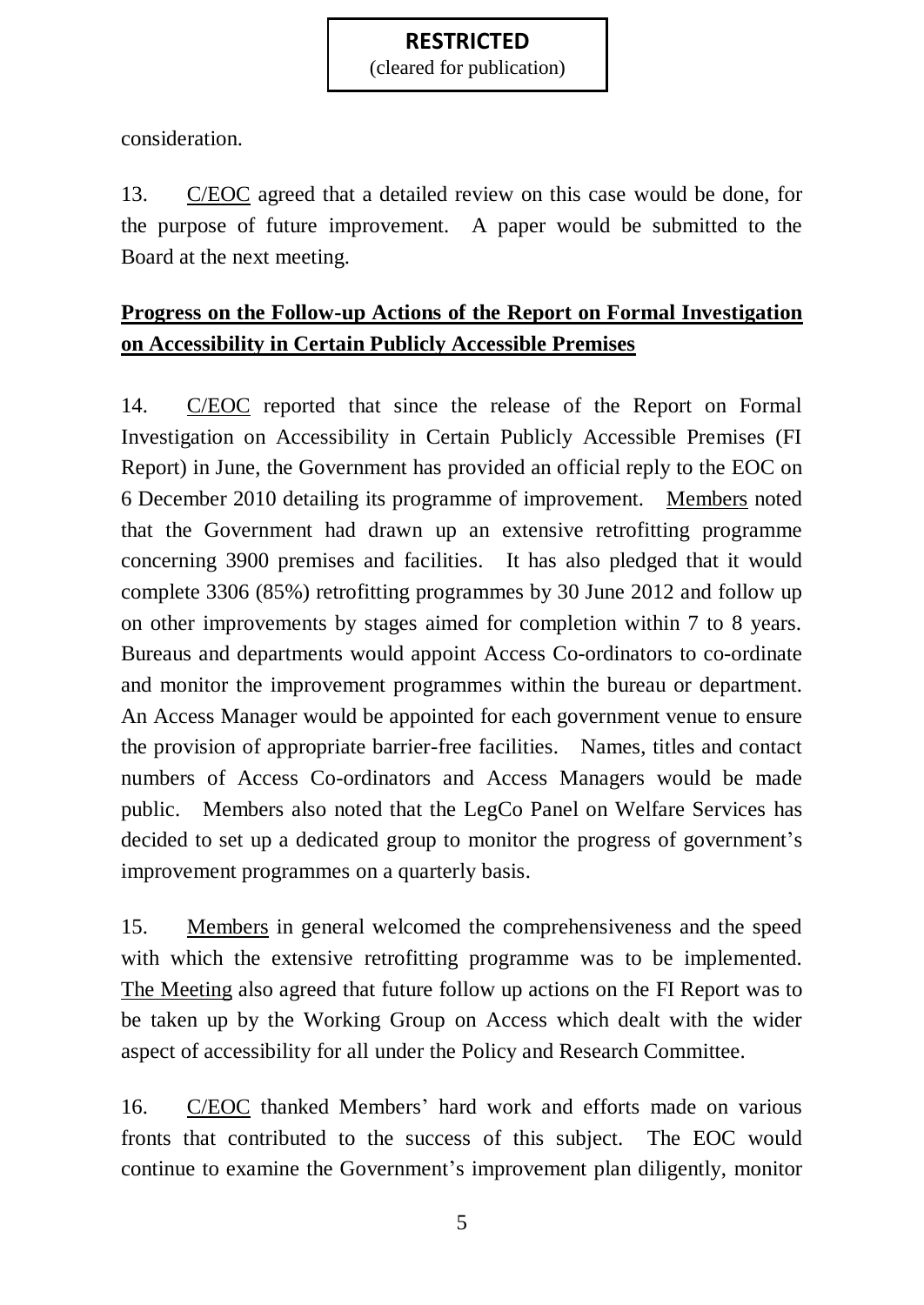(cleared for publication)

its implementation and promote the concept of accessibility for all.

# **Progress on Revision of the Code of Practice on Employment under the Disability Discrimination Ordinance**

17. C/EOC said that the modified Code of Practice on Employment under the Disability Discrimination Ordinance (the Code) which had incorporated the key suggestions from stakeholders during the public consultation had been circulated to Members for comments. The major modification included clarifying the purpose of case illustrations; refining case illustrations to avoid misinterpretation; adding of popular topics; providing more explanation on controversial subjects such as management of sick leaves and fine-tuning of diction and style. DPA said that the great majority of Members had since given their endorsement of the modified Code and the consultation report for submission to LegCo with one Member suggesting having the Code formally endorsed in this meeting for record purposes.

18. Members endorsed the modified Code. It would now be submitted to LegCo for negative vetting.

### **Proposal to set up an Equal Opportunities Tribunal (EOT)**

19. C/EOC reported that meetings with stakeholders was progressing. There had been one meeting with the Hong Kong Bar Association (Bar Association) and two meetings with the Law Society of Hong Kong (Law Society). Both had given their support in principle to the proposal. As another option, the Law Society commented that the alternative of simplifying the rules in the District Court would be worth exploring to serve the same purpose.

20. CLC explained that the District Court was empowered to make rules for discrimination cases. In theory, simplifying the rules would involve less change and resources. However, this option had been considered by the previous working group set up by the EOC with membership comprising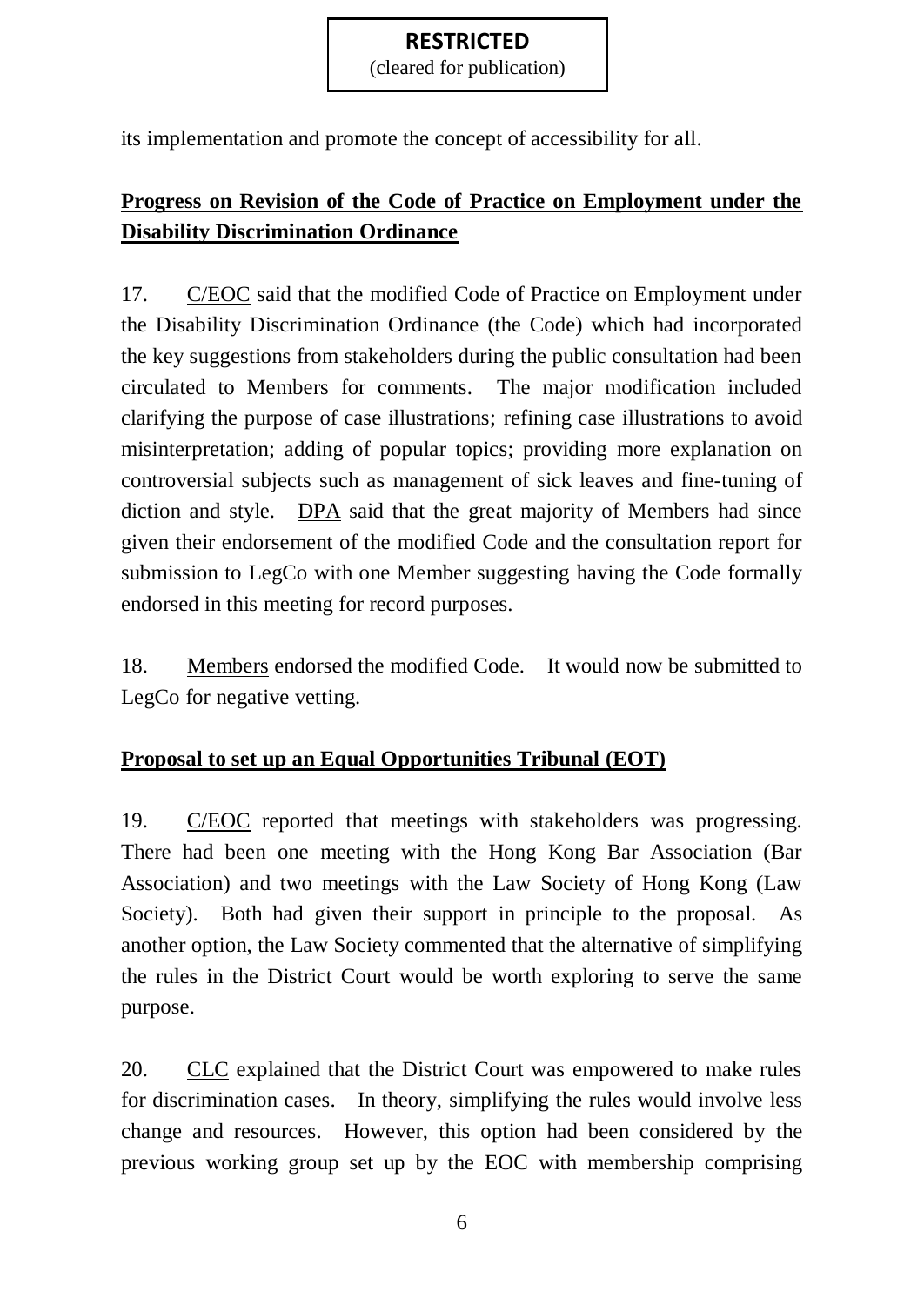(cleared for publication)

members of the Judiciary in their personal capacity. EOC's present proposal was preferred because there were questions on the feasibility and effectiveness of drawing up special rules for discrimination cases within the District Court, and that a new forum such as the proposed EOT would provide a better focus for change.

21. C/EOC said that liaison and discussion with NGOs on the proposal would start shortly and consultation work was expected to complete in about two months. The office would then consolidate all views and feedbacks collected following which Members' advice on the way forward would be sought.

# **IV. New Agenda Items**

# **Findings of the Customer Satisfaction Survey on EOC's Complaints Handling Mechanism** (EOC Paper No. 29/2010; Agenda Item No. 3)

22. Ag. D(Ops) highlighted the background, methodology and major findings of the Customer Satisfaction Survey conducted in June-July 2010 (CSS-2010) on EOC's complaints handling mechanism as contained in EOC Paper No. 29/2010. Members noted that CSS-2010 was conducted based on a pilot survey conducted in 2009 (CSS-2009). CSS-2010 covered a longer time span, with a larger number of target participants. Telephone interviews as well as self-completed questionnaires were used to obtain feedbacks from target participants. When compared to CSS-2009, there were some encouraging feedbacks obtained in CSS-2010 in most survey aspects but the overall perception in terms of satisfaction on the Commission's complaint handling service dropped from 54.5% to 50.69%. Members also noted that this was an initial report of the survey, and a full report with detailed analysis and suggestions for improvement would be drawn up for Members' attention by the first quarter of 2011.

23. The Hon Frederick FUNG opined that the most important survey aspects were "Impartiality" and "Overall Perception". He noted that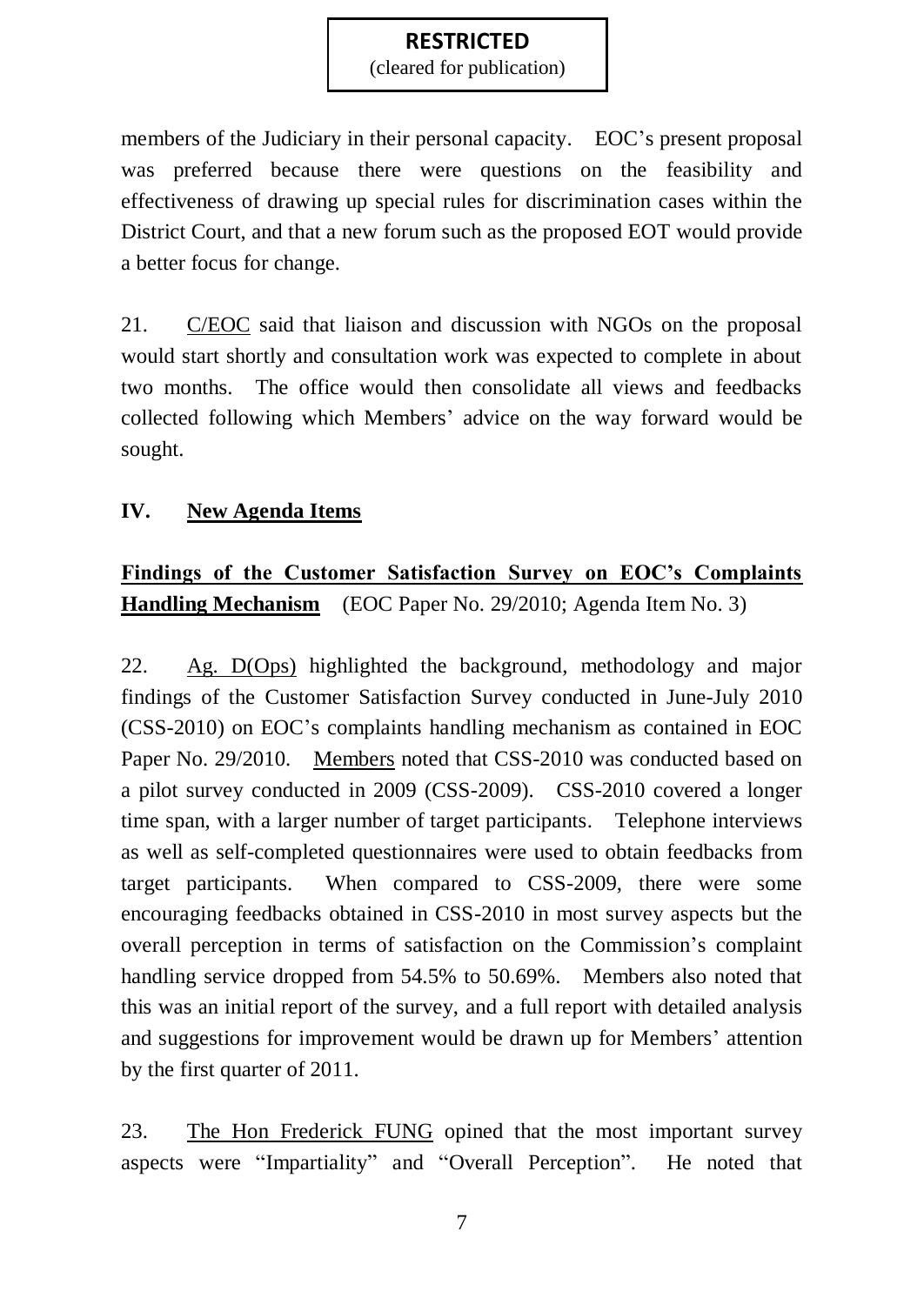(cleared for publication)

complainants' overall perception had dropped in CSS-2010 when compared to CSS-2009 though the same survey aspect for respondents in CSS-2010 had risen. He hoped that more detailed analysis on possible reasons could be made in the full report. Moreover, the EOC should find ways to improve the satisfaction rating on "Impartiality" which stood at 58.55%, as he considered that the rating for this aspect should at least be within the range of 60-70%.

24. In response to questions raised by Dr. Agnes LAW and Dr. John TSE, Ag. D(Ops) said that in the full report, survey respondents' demographic profile (except age, which was only requested to provide on voluntary basis from year 2010) would be provided and cross-analyzed against the survey aspects, the nature of discrimination complaints in question and the results of investigation including whether the cases were conciliated. The detailed analysis would provide further information for improvement. On the survey questions, they were designed with reference to a similar survey conducted by the Australian Human Rights Commission (HREOC) and that the results could be directly compared with that of the pilot survey conducted in 2009. Similar to HREOC, there were no reverse statements or questions but only direct statements in EOC's questionnaire requiring participants to respond. Taking Members' suggestions and advice, future survey questionnaires and methodology would be enhanced.

### *(The Hon Frederick FUNG left the meeting at this juncture.)*

25. The Hon Paul TSE noted from paragraph 11 of the paper on comments by participants of the survey which showed misunderstanding on the nature of EOC's work and role in dispute resolution. He hoped more thoughts would be given to managing clients' expectation and helping them better understand EOC's position and power in handling discrimination complaints. In response to his question on the assistance provided to facilitate parties to complaints to provide information concerning the discrimination issue, Ag. D(Ops) replied that as complaints were required to be lodged in writing, case officers would offer help as far as possible including drafting verbally provided information into written form for the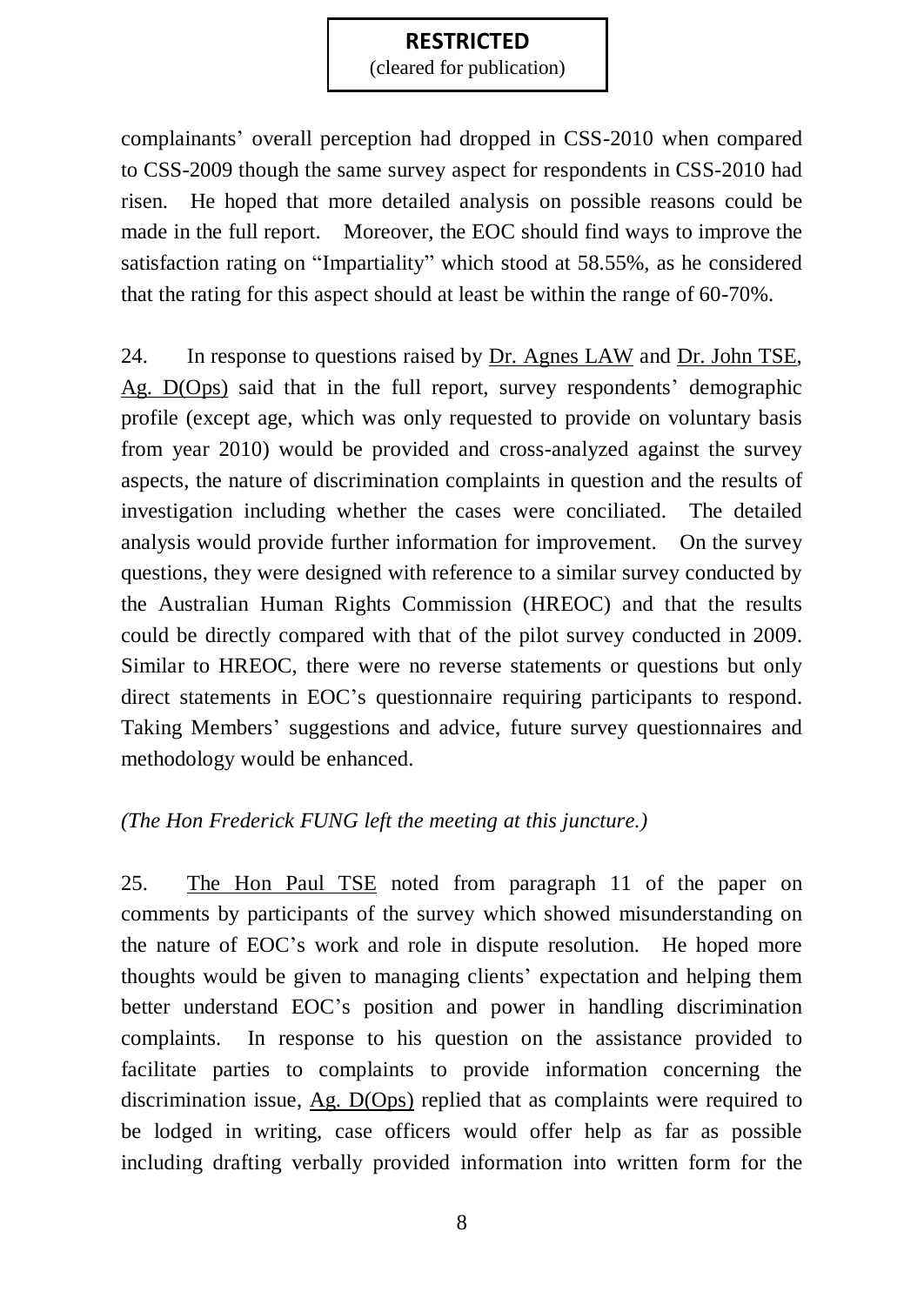(cleared for publication)

parties concerned.

# *(Ms Maggie CHAN left the meeting at this juncture.)*

26. C/EOC said that the initial findings of the survey reflected that EOC staff had been performing their work conscientiously as the satisfaction ratings on staff's friendliness and clarity of explanation were both high. Nevertheless, more work has to be done to understand the reasons and to manage the significant difference in expectation from clients on EOC's work and role in handling complaints. Review would also be conducted to see if there were other areas that could be improved to facilitate clients' access to our service. All the above would be examined in depth and presented for Members' advice in another meeting. Members noted EOC Paper No. 29/2010.

# **Report on Attendance in the International Forum on Women in Urban Development and Commemoration of the 15th Anniversary of the Fourth World Conference on Women**

(EOC Paper No. 30/2010; Agenda Item No. 4)

27. Members noted that the Forum were well participated with around 300 participants from almost 50 countries and regions, including first ladies, deputy speakers of national parliaments, ministers and high-level government officials responsible for women's affairs/gender equality, members from royal families, high-level officials and experts from the UN system, leaders from women's organizations, scholars and outstanding women in various fields. Concepts and issues related to women, gender roles were discussed. Members also noted that much has yet to be done on breaking the "glass ceiling" and increasing the proportions of women in high-level political, economic and scientific decision making.

28. Apart from the above, Dr. Agnes LAW and Ms Garling WONG who attended the Forum on behalf of the EOC also expressed that although the Forum had been well organized and received, there were limited time for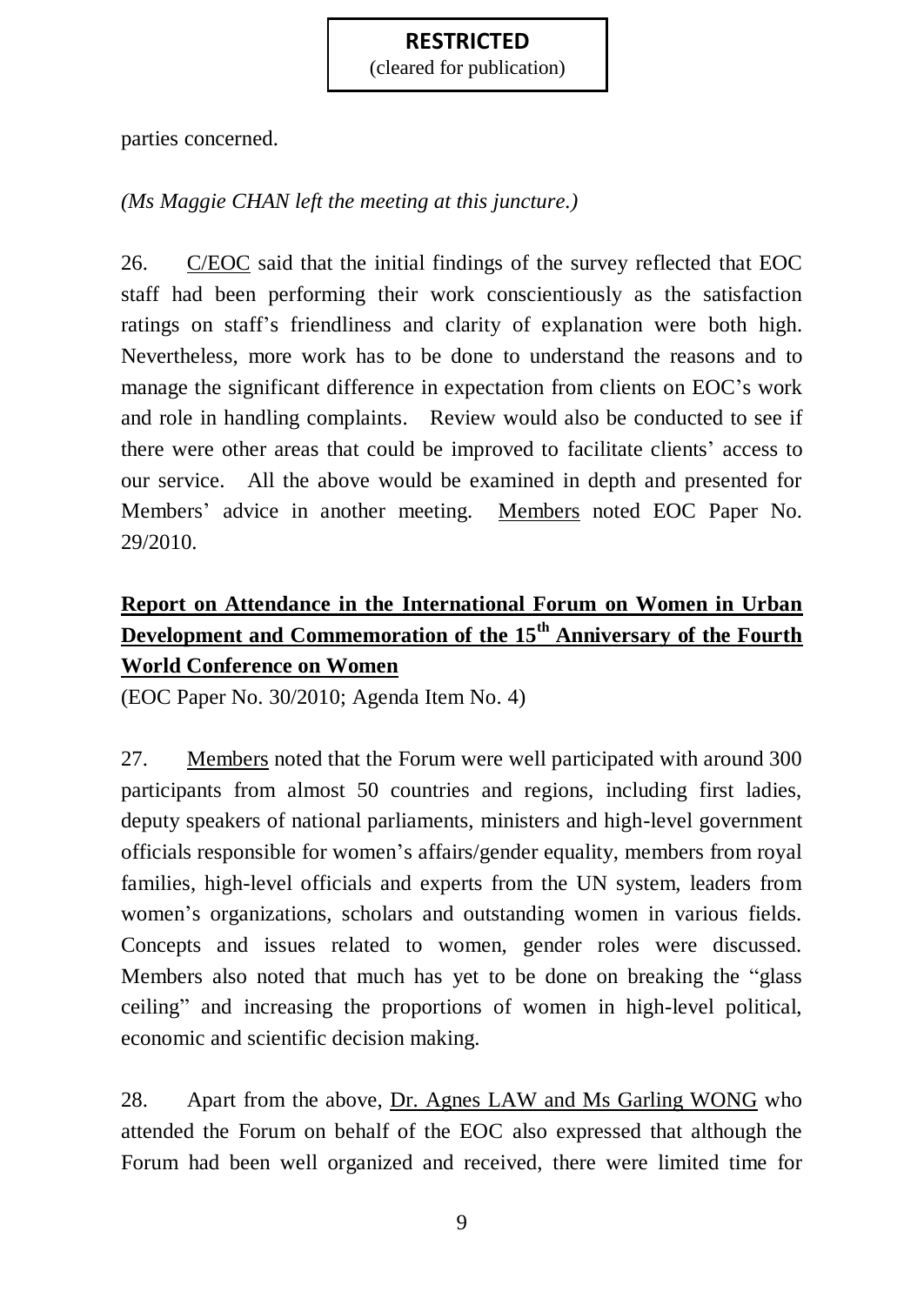(cleared for publication)

in-depth discussion, in view of the very tight programme schedule. A visit to the World Expo 2010 venue also reflected that there were rooms for improvement in terms of barrier free facilities for wheelchair visitors.

# 29. Members noted EOC Paper No. 30/2010.

# **Reports of the Legal & Complaints Committee, Community Participation & Publicity Committee, Policy and Research Committee and Administration & Finance Committee**

(EOC Paper No. 31/2010; Agenda Item No. 5)

30. Members noted EOC Paper No. 31/2010.

*(The Hon Paul TSE left the meeting at this juncture.)*

# **Appointment of Auditors** (EOC Paper No. 32/2010; Agenda Item No. 6)

31. EOC Paper No. 32/2010 sought Members' approval on the appointment of auditors to audit EOC's statement of accounts. Members noted that the Administration and Finance Committee had endorsed the re-appointment of KPMG to audit EOC's account for 2010/11, 2011/12 and 2012/13 as the audit fee quoted by KPMG was the lowest among the bids and they provided good audit service to the Commission in the past.

32. Members approved the appointment of KPMG to audit EOC's account with details contained in EOC Paper No. 32/2010. In accordance with the engagement terms, the selected audit firm, KPMG might increase reasonable fees annually. Members' advice would be sought again if the proposed increase was not considered reasonable.

**Six Monthly Report of EOC's Financial Position as at 30 September 2010** (EOC Paper No. 33/2010; Agenda Item No. 7)

33. ACCT briefed Members salient points contained in EOC Paper No.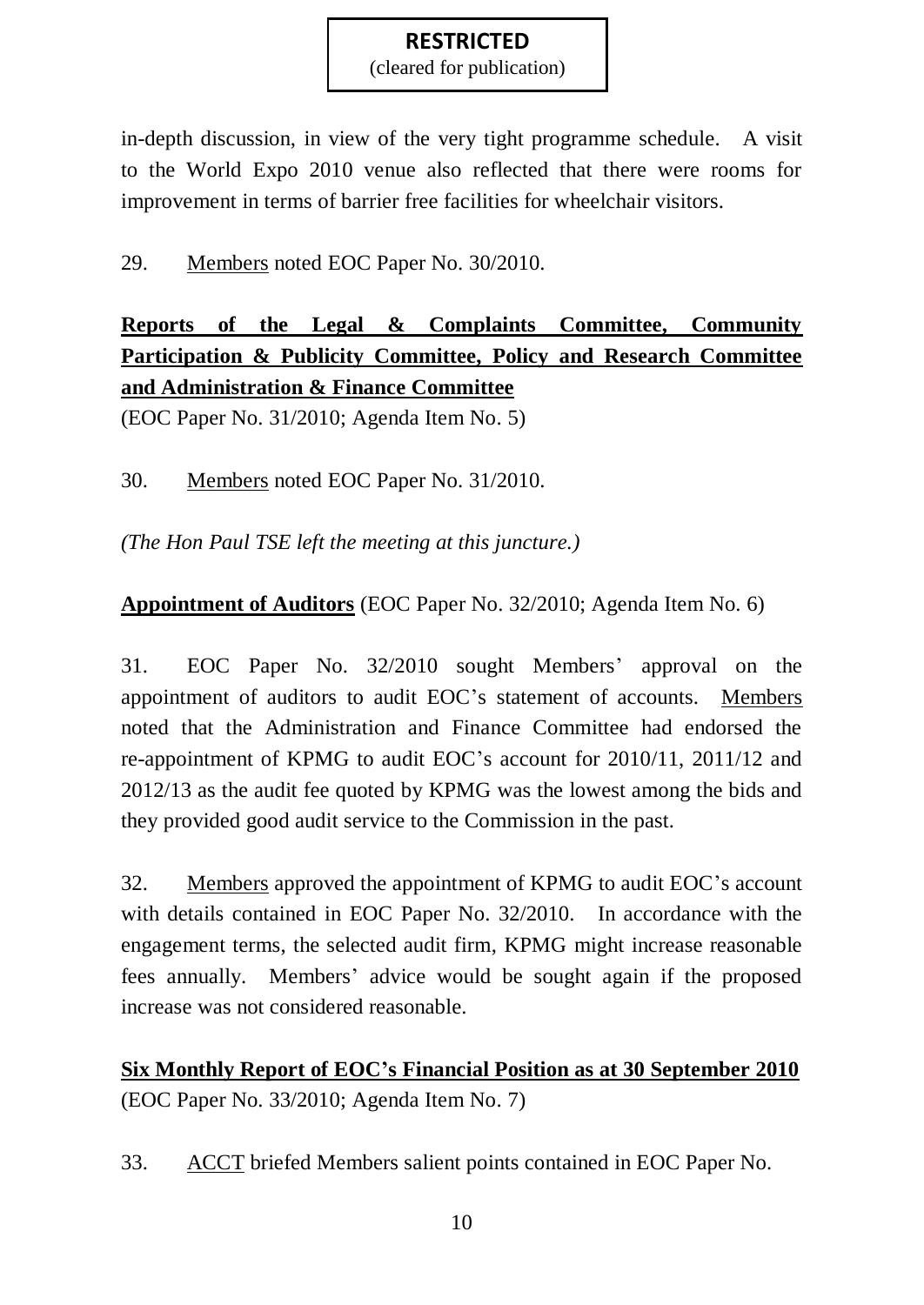(cleared for publication)

33/2010. Members noted the paper.

### **Tentative EOC Meeting Schedule for 2011**

(EOC Paper No. 34/2010, Agenda Item No. 8)

34. Members noted the tentative meeting schedule for 2011 as contained in EOC Paper No. 34/2010.

# **V. Any Other Business**

### **Assistance to Staff on an Abusive Client Case**

35. CLC briefed Members the details of a case concerning an abusive client. He said that the client had made abusive personal comments about EOC staff via email and also copied the mail to parties outside the EOC. He added that the abusive remarks could be libelous. The Legal Service Division (LSD)'s preliminary view was that the EOC could not sue for libel because it was a public body. It would be open for individual staff to sue, and it might be possible for EOC to assist them. Members deliberated on the possible assistance that could be offered to the staff concerned. Various alternatives were considered including seeking help from the Police, providing staff counseling and support, and seeking external legal advice. Members in general shared the Management's concern on staff's wellbeing but had reservation on using EOC's resources to seek external legal advice. After deliberation, the Meeting agreed to seek informal advice from Members who had a legal background.

[Post-meeting note: A letter was sent to Members who had legal background seeking their views. Two Members indicated a concern that the request for their views might lead to a perception that formal legal advice was being sought, and that the matter should better be discussed as a specific agenda item. Given that there had been no recurring abusive comments, and given Members' reservation on using EOC resource to take legal proceedings on staff's behalf, the management decided not to pursue this item further.]